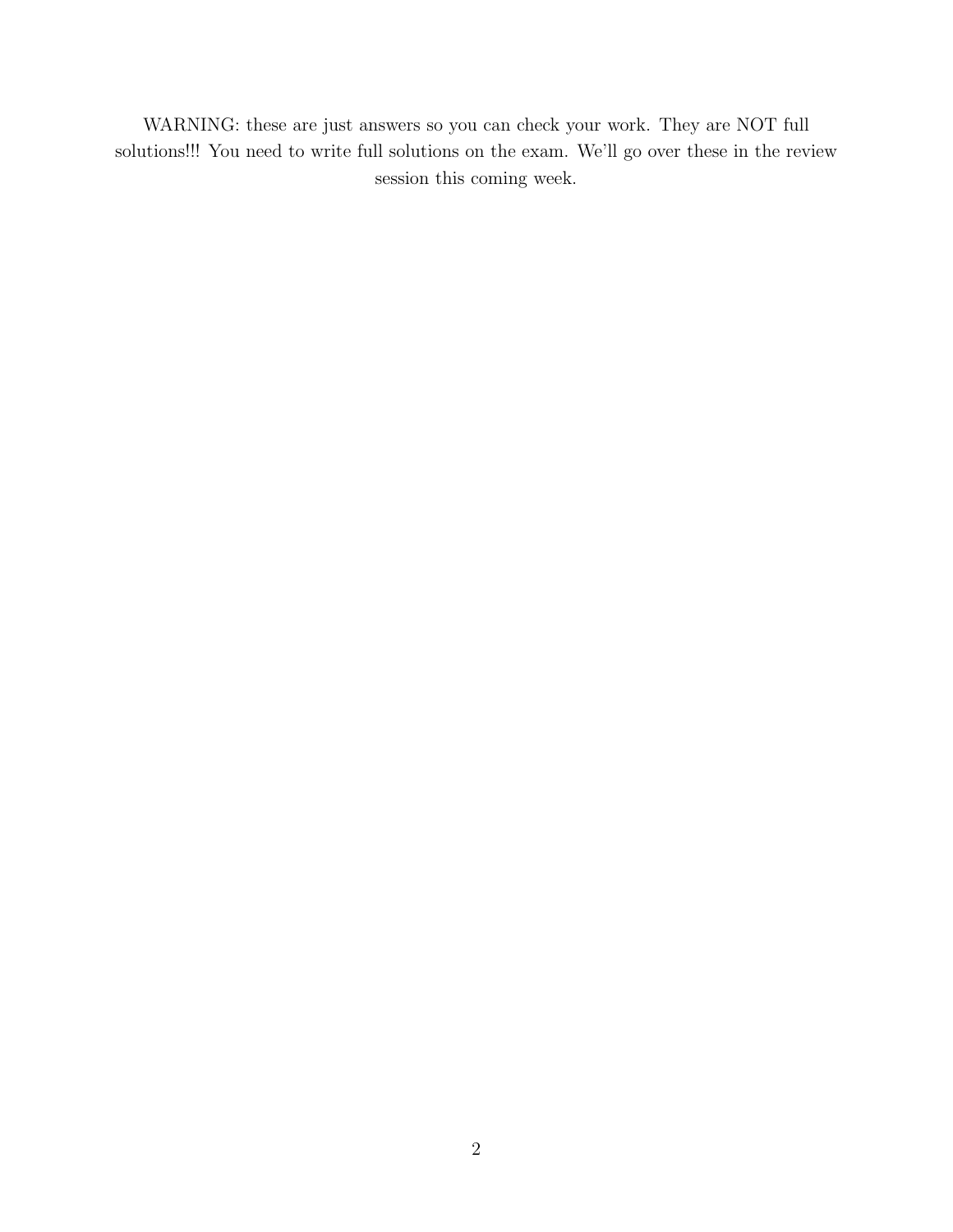1. (10 points) Determine whether the following sequences converge or diverge. If they converge, find their limit. If they diverge, state whether they diverge to  $+\infty, -\infty$  or because they oscillate. Justify and show all your work.

(a)

$$
a_n = \cos(n)
$$

DIV OSCL

(b)

$$
a_n = \sin\left(\frac{1}{n}\right)
$$

CONV to 0 by continuous function theorem

(c)

 $a_n = \ln(2n + 3) - \ln(3n + 2)$ 

CONV to  $\ln(2/3)$  by continuous function theorem

(d) 
$$
a_n = \cos\left(\frac{1}{n}\right)
$$

CONV to 1 by continuous function theorem

(e)

$$
a_n = \frac{\cos(n)}{n}
$$

CONV to 0 by squeeze theorem

(f)

$$
a_n = (-1)^n \frac{n}{(n+1)^2}
$$

CONV to 0 by squeeze theorem

(g)

$$
a_n = \left(\frac{9}{8}\right)^n
$$

DIV to  $+\infty$ 

(h)

$$
a_n = \frac{(-1)^n}{6^n}
$$

CONV to 0 by squeeze theorem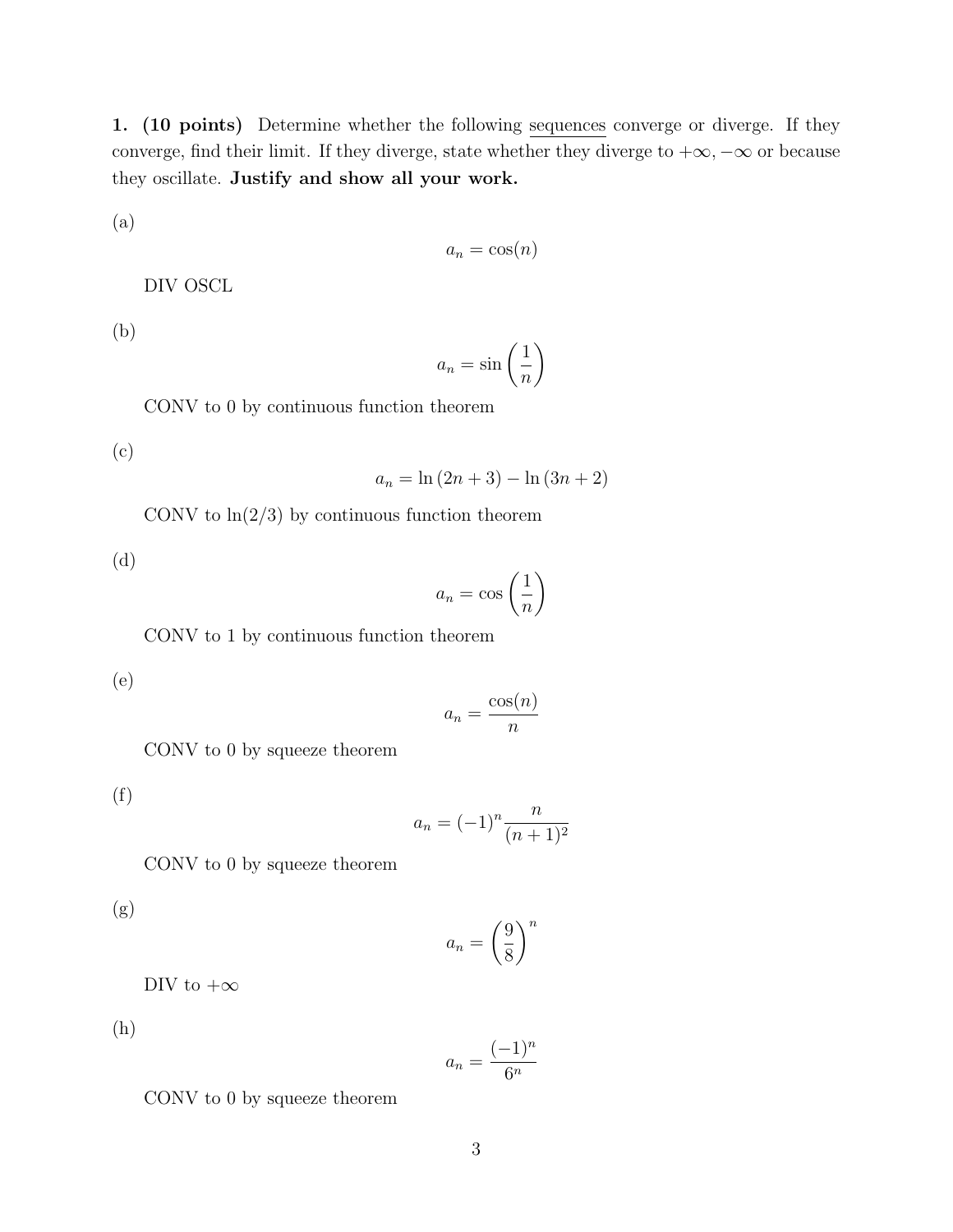(i)  
\n
$$
a_n = \ln\left(\frac{1}{n}\right)
$$
\n
$$
\text{DIV to } -\infty
$$
\n(j)

$$
a_n = \frac{\ln(n)}{n}
$$

CONV to 0 by l'Hopital's Rule

(k)

 $a_n = \frac{2^n}{n^2}$ 

$$
DIV to +\infty by l'Hopital's Rule
$$

(l)

$$
a_n = \frac{n^2}{e^n - 1}
$$

CONV to 0 by l'Hopital's Rule

(m)

$$
a_n = \frac{\sin(n)}{e^n}
$$

CONV to 0 by squeeze theorem

(n)

$$
a_n = \frac{\sin(n)}{n!}
$$

CONV to 0 by squeeze theorem

(o)

 $a_n = \ln(3n^2 + 1) - \ln(n + 1)$ 

DIV to  $+\infty$ 

2. (10 points) Determine whether the following series converge or diverge. If a series converges, find its sum. Justify and show all your work. Name any test you are using.

(a)

 $\sum_{\infty}$ *n*=0  $\sqrt{9}$ 8  $\lambda^{n}$ 

DIV by GST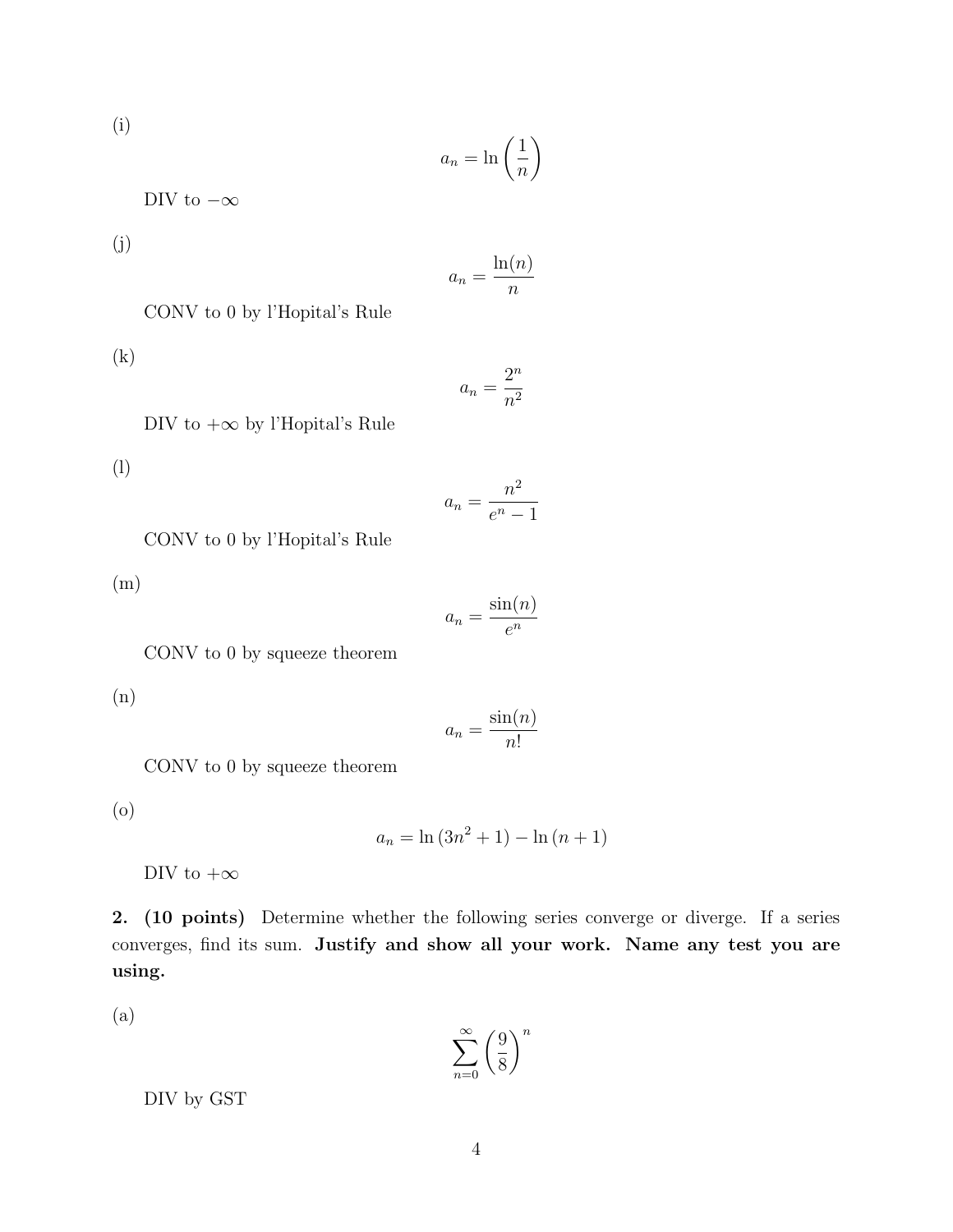(b)

$$
\sum_{n=0}^{\infty} \frac{(-3)^n + 3^n}{10^n}
$$

CONV to  $10/13 + 10/7$ 

(c)

$$
\sum_{n=0}^{\infty} \frac{(-1)^n}{6^n}
$$

CONV to  $6/7$ 

(d)

$$
\sum_{n=1}^{\infty} \left( \sin\left(\frac{1}{n}\right) - \sin\left(\frac{1}{n+1}\right) \right)
$$

CONV telescoping

(e)

$$
\sum_{n=1}^{\infty} \frac{1}{n(n+3)}
$$

CONV to  $1/3+1/6+1/9$  (telescoping)

(f)

$$
\sum_{n=2}^{\infty} \frac{3^n}{4^{2n+1}}
$$

CONV to  $9/(4^3 * 13)$ 

(g)

$$
\sum_{n=1}^{\infty} \frac{n}{\ln(n)}
$$

DIV by CT to  $1/n$ 

3. (10 points) Determine whether the following series converge or diverge. Justify and show all your work. Name any test you are using.

(a)

$$
\sum_{n=1}^{\infty} \frac{n}{n^3 + 5n}
$$

CONV by CT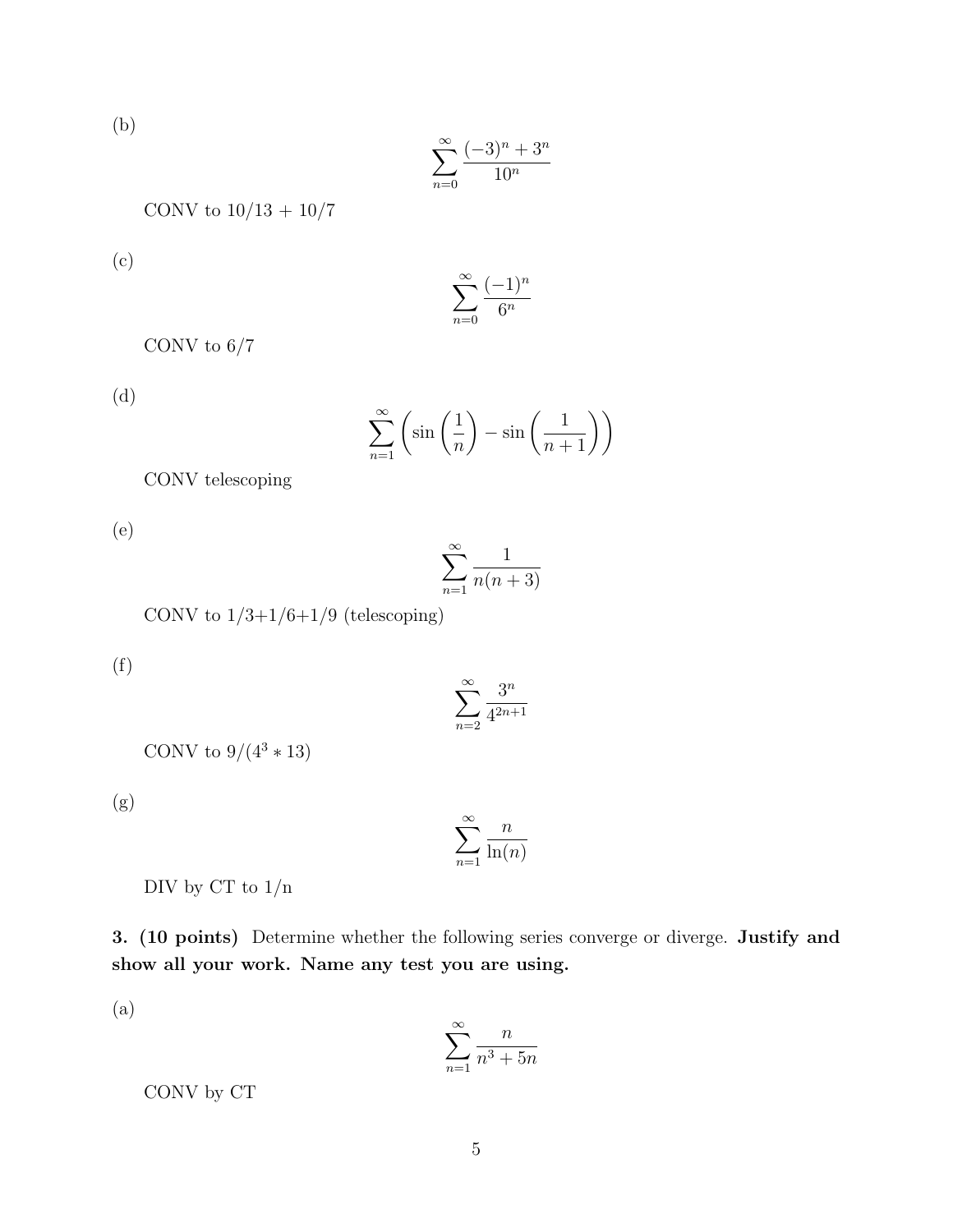(b)

$$
\sum_{n=1}^{\infty} \frac{\arctan(n)}{n^{1.2} - 6}
$$

CONV by LCT

(c)

$$
\sum_{n=1}^{\infty} \frac{6^n + n}{5^n - 9}
$$

DIV by LCT

(d)

$$
\sum_{n=1}^{\infty} \frac{n^n}{n!}
$$

DIV by test for div

(e)

$$
\sum_{n=1}^{\infty} \frac{(-1)^n}{n+8}
$$

CONV by AST

(f)

$$
\sum_{n=2}^{\infty} \frac{1}{n(\ln n)}
$$

DIV by integral test

(g)

$$
\sum_{n=1}^{\infty} \frac{\ln(n)}{n^2}
$$

CONV by CT

(h)

$$
\sum_{n=1}^{\infty} \frac{n}{2n+5}
$$

DIV by test for divergence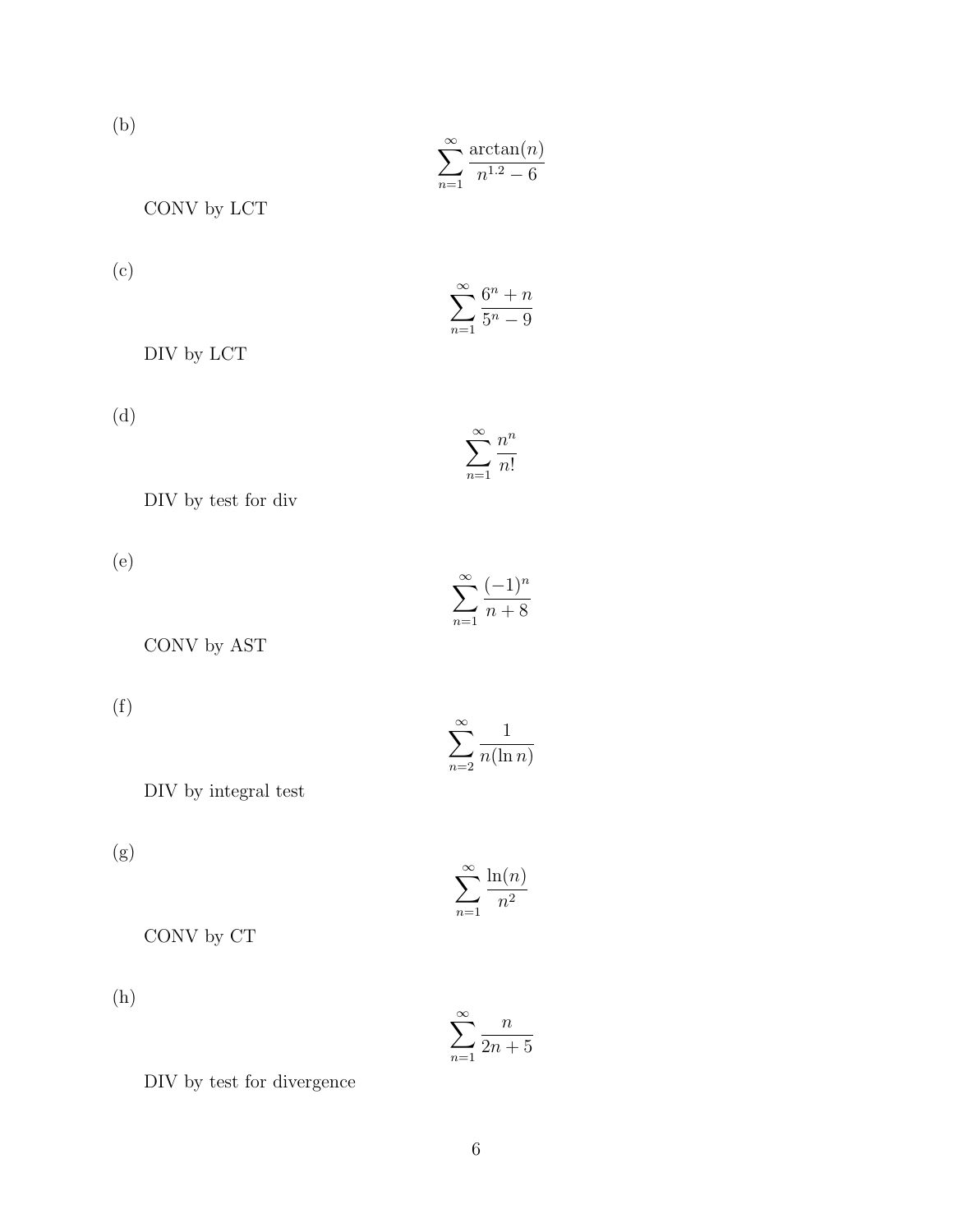(i)

$$
\sum_{n=2}^{\infty} \frac{(-1)^n}{\ln n}
$$

CONV by AST

(j)

$$
\sum_{n=1}^{\infty} \left( \frac{1}{n+1} \right)^2
$$

CONV by CT or LCT

(k)

$$
\sum_{n=1}^{\infty} \ln\left(\frac{1}{n}\right)
$$

DIV by test for DIV

(l)

$$
\sum_{n=1}^\infty \frac{4}{n^{1.1}}
$$

CONV by p-test and constant mult of conv is conv

(m)

$$
\sum_{n=2}^{\infty} \frac{(-1)^n n}{\ln n}
$$

DIV by test for divergence

(n)

$$
\sum_{n=1}^{\infty} \frac{1}{e^n}
$$

CONV by GST

(o)

$$
\sum_{n=1}^{\infty} \frac{1}{n(n+1)}
$$

CONV by CT or telescoping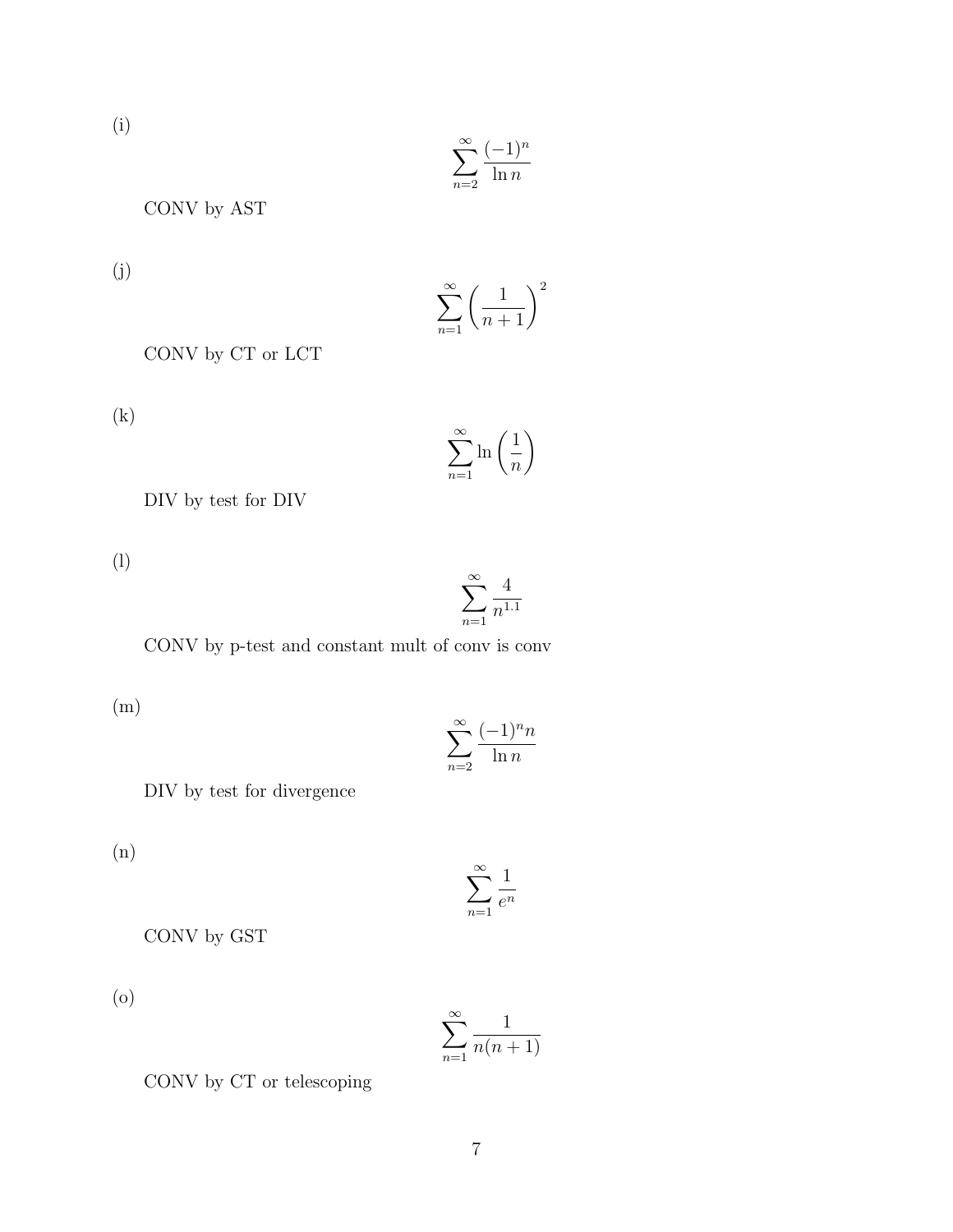(p)

$$
\sum_{n=1}^{\infty} \frac{1}{n+1}
$$

DIV by LCT

(q)

$$
\sum_{n=1}^{\infty} e^{-n} - e^{-(n+1)}
$$

CONV by GST, integral test, or telescoping

(r)

$$
\sum_{n=1}^{\infty} \frac{n}{n^3 + 5n}
$$

CONV by LCT

(s)

$$
\sum_{n=1}^{\infty} \frac{1}{n!}
$$

CONV By CT

4. (10 points) Use the integral test to determine whether the following series converges or diverges. To get full credit you must use the integral test.

(a)

(b)

$$
\sum_{n=1}^{\infty}
$$

DIV

(c)

$$
\sum_{n=2}^{\infty} \frac{1}{n(\ln n)^2}
$$

1 *n*

**CONV** 

(d)

$$
\sum_{n=1}^{\infty} \frac{2n}{n^2 + 5}
$$

DIV